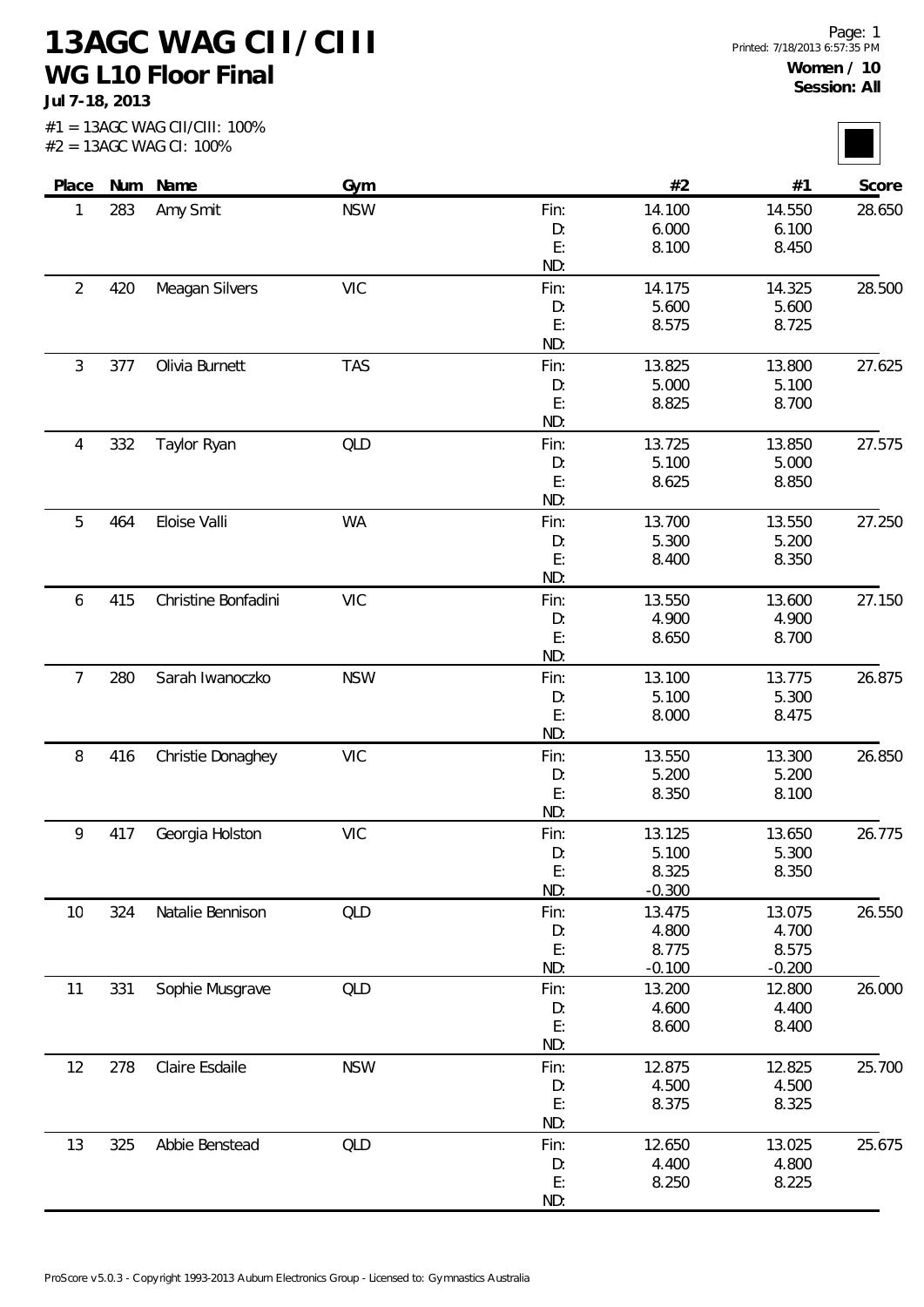**13AGC WAG CII/CIII WG L10 Floor Final**

**Jul 7-18, 2013**

| Place      |     | Num Name         | Gym        |          | #2             | #1       | Score  |
|------------|-----|------------------|------------|----------|----------------|----------|--------|
| 14         | 277 | Georgia Devine   | <b>NSW</b> | Fin:     | 12.725         | 12.850   | 25.575 |
|            |     |                  |            | D:       | 4.700          | 5.100    |        |
|            |     |                  |            | E:       | 8.125          | 7.850    |        |
|            |     |                  |            | ND:      | $-0.100$       | $-0.100$ |        |
| 15         | 284 | Jessica Stanton  | <b>NSW</b> | Fin:     | 12.850         | 12.600   | 25.450 |
|            |     |                  |            | D:       | 4.800          | 4.600    |        |
|            |     |                  |            | E:       | 8.050          | 8.000    |        |
|            |     |                  |            | ND:      |                |          |        |
| 16         | 276 | Breeanna Carter  | <b>NSW</b> | Fin:     | 12.400         | 12.875   | 25.275 |
|            |     |                  |            | D:       | 4.700          | 4.800    |        |
|            |     |                  |            | E:       | 8.000          | 8.075    |        |
|            |     |                  |            | ND:      | $-0.300$       |          |        |
| 17         | 279 | Breanna Hale     | <b>NSW</b> | Fin:     | 12.400         | 12.775   | 25.175 |
|            |     |                  |            | D:       | 4.800          | 4.800    |        |
|            |     |                  |            | E:       | 7.900          | 7.975    |        |
|            |     |                  |            | ND:      | $-0.300$       |          |        |
| <b>18T</b> | 334 | Bianca Wardell   | QLD        | Fin:     | 12.500         | 12.650   | 25.150 |
|            |     |                  |            | D:       | 4.700          | 4.600    |        |
|            |     |                  |            | E:       | 7.900          | 8.050    |        |
|            |     |                  |            | ND:      | $-0.100$       |          |        |
| <b>18T</b> | 418 | Nicole Quine     | <b>VIC</b> | Fin:     | 12.200         | 12.950   | 25.150 |
|            |     |                  |            | D:       | 4.300          | 4.500    |        |
|            |     |                  |            | E:       | 8.400          | 8.450    |        |
|            |     |                  |            | ND:      | $-0.500$       |          |        |
| 20         | 252 | Bianka Rose      | ACT        | Fin:     | 12.750         | 12.350   | 25.100 |
|            |     |                  |            | D:       | 4.900          | 5.000    |        |
|            |     |                  |            | E:       | 7.850          | 7.450    |        |
|            |     |                  |            | ND:      |                | $-0.100$ |        |
| 21         | 326 |                  | QLD        | Fin:     | 12.275         | 12.725   | 25.000 |
|            |     | Alicia Biggs     |            | D:       | 4.100          | 4.100    |        |
|            |     |                  |            | E:       | 8.175          | 8.625    |        |
|            |     |                  |            | ND:      |                |          |        |
| 22         | 329 | Courtney Haley   | QLD        | Fin:     | 12.150         | 12.650   | 24.800 |
|            |     |                  |            | D:       | 5.000          | 4.500    |        |
|            |     |                  |            | E:       | 7.150          | 8.150    |        |
|            |     |                  |            | ND:      |                |          |        |
| 23         | 330 | Tiarne Holloway  | QLD        | Fin:     | 12.075         | 12.675   | 24.750 |
|            |     |                  |            | D:       | 4.300          | 4.200    |        |
|            |     |                  |            | E:       | 7.775          | 8.475    |        |
|            |     |                  |            | ND:      |                |          |        |
| 24         | 365 | Jessica Sammells | SA         | Fin:     | 11.900         | 12.700   | 24.600 |
|            |     |                  |            | D:       | 3.600          | 4.500    |        |
|            |     |                  |            | E:       | 8.300          | 8.200    |        |
|            |     |                  |            | ND:      |                |          |        |
| 25         | 419 | Danielle Rickard | <b>VIC</b> | Fin:     | 12.000         | 11.925   | 23.925 |
|            |     |                  |            | D:       | 4.100          | 3.900    |        |
|            |     |                  |            | E:       | 7.900          | 8.025    |        |
|            |     |                  |            | ND:      |                |          |        |
|            |     |                  |            |          |                |          |        |
| 26         | 281 | Sophie Mcnay     | <b>NSW</b> | Fin:     | 11.775         | 12.125   | 23.900 |
|            |     |                  |            | D:<br>E: | 4.600<br>7.275 | 4.600    |        |
|            |     |                  |            |          |                | 7.625    |        |